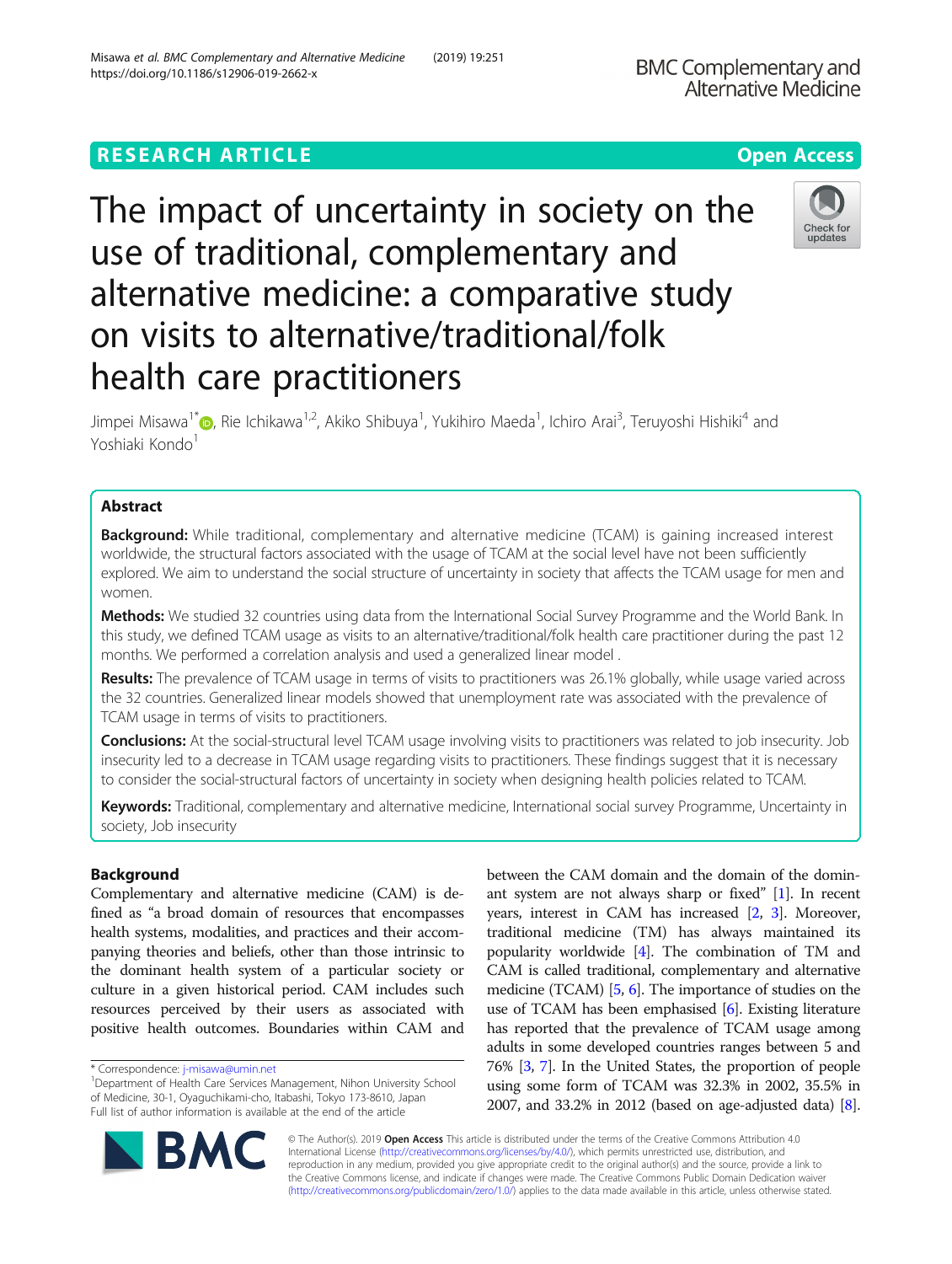The prevalence of TCAM usage in EU countries also varied widely, between 0.3 and 86% [\[9\]](#page-11-0), as well as in Asian countries. According to a national telephone survey conducted in 2001 for the general population in Japan, the proportion of TCAM usage was 76% [\[10\]](#page-11-0), and in South Korea, 71.3% of people reported having had at least one TCAM therapy during the previous 12 months [[11](#page-11-0)]. According to a national health interview survey of the general population in Taiwan in the same year, the proportion of TCAM usage was 31.8% among men and 22.4% among women [\[12\]](#page-12-0). These results show that the prevalence of TCAM usage varies greatly across countries and that there is a high level of interest in TCAM the world over.

Despite the high interest in TCAM usage overall, previous studies have focused on individual factors and not studied the factors affecting TCAM usage from a macro perspective so far. Among the individual factors, biological determinants have been reported to be related to TCAM usage. Various types of TCAM among various countries are used by women  $[13–16]$  $[13–16]$  $[13–16]$  $[13–16]$ , middle-aged people  $[16–19]$  $[16–19]$  $[16–19]$  $[16–19]$ , and people with health issues [\[16,](#page-12-0) [20](#page-12-0)–[22](#page-12-0)]. Furthermore, TCAM usage was found to be related to individual psychological determinants including hope [\[23](#page-12-0)], health anxiety [[24](#page-12-0)], and belief in the efficacy of TCAM [\[25](#page-12-0), [26](#page-12-0)]. In addition to these biological and psychological determinants, TCAM usage is also associated with sociological determinants such as culture and customs that surround the healthcare domain. Educational level [\[16](#page-12-0), [19,](#page-12-0) [27](#page-12-0)], income [\[21,](#page-12-0) [28](#page-12-0), [29\]](#page-12-0), and residential areas [[21](#page-12-0), [30,](#page-12-0) [31\]](#page-12-0) were found to be associated with TCAM usage.

In the countries where TCAM usage was studied, the social structure was generally related to these individual factors. Indeed, it has been suggested that individual psycho-social factors were affected by the social structure [[32](#page-12-0)]. Furthermore, Gale (2014) has indicated that TCAM was an important social phenomenon [\[33](#page-12-0)]. Moreover, it was noted that there was a need to clarify the factors underlying TCAM usage from the perspective of social structures [[23\]](#page-12-0). Additionally, it was indicated that what is considered complementary or alternative care may have country-level variations [[34](#page-12-0)]. Thus, it is necessary to examine the social-structural factors at the cross-country level. However, previous research that elucidated pertinent factors of TCAM usage has largely ignored the effect of social structures on TCAM usage and has focused only on individual factors. Since the global prevalence of TCAM usage varies across countries, it is necessary to examine these rates of prevalence to understand the associated social-structural factors underlying TCAM usage at the social level.

Various social-structural problems exist at the social level that need to be solved. Modern society is filled with uncertainty and risk [[35\]](#page-12-0). For example, uncertain contexts existing within a society may include social inequality, ageing population, and job insecurity. However, with the weakening of various norms, people are forced to manage various uncertainties and risks by themselves [[35\]](#page-12-0). In such uncertain social contexts, people experience various anxieties in their lives [\[36](#page-12-0)]. With regard to the relationship between health and uncertainty in society, previous researches have reported that uncertain social contexts, such as social inequality, economic recession, and ageing population are harmful to health [[37](#page-12-0)–[39](#page-12-0)]. Furthermore, previous studies have shown that various anxieties in life, such as job insecurity, adversely affect the health of individuals experiencing them [[40](#page-12-0), [41](#page-12-0)]. Based on these facts, we speculate that people in uncertain social contexts will become sufficiently interested in their own health to cope with uncertainties and risks. TCAM usage can be considered one of the health behaviors. The increased popularity of self-management of health has resulted in an increased interest in TCAM usage [\[2](#page-11-0)]. Furthermore, Frass et al. referenced reports on TCAM usage and interests in the US, Europe, and Asia-Pacific countries, and argued that the interest in TCAM has grown over the past decade. Moreover, the general public's attitude toward TCAM is largely positive [[3\]](#page-11-0). Considering this, in uncertain contexts, people will use TCAM due to their growing interest in maintaining their own health. Accordingly, we hypothesize that the social structure of uncertainty in society is positively related to TCAM usage. Furthermore, with regard to interests in health, previous studies have indicated that women are more interested in health and are more likely to search for health-related information than men  $[42, 43]$  $[42, 43]$  $[42, 43]$  $[42, 43]$  $[42, 43]$ . Indeed, as for the relationship between gender and TCAM usage, studies in each country have indicated that women use TCAM more than men [\[13](#page-12-0)–[16\]](#page-12-0). Additionally, studies have shown that men and women have different coping styles when exposed to stressful life events, such as unemployment [\[44](#page-12-0), [45](#page-12-0)]. Thus, we also suppose that the impact of uncertainty in society on TCAM usage varies between genders.

We aim to understand the social structure of uncertainty in society that affects the TCAM usage for men and women. We identify how this social structure of uncertainty contributes to variations in the prevalence of TCAM usage. Clarifying the factors involved in using TCAM from a social-structural point of view, and not from the perspective of individual factors, can help develop social policy about TCAM in the future.

## Methods

## Study design and dataset

We conducted an ecological study using the country as the study unit to better understand global TCAM utilization rates. We also conducted a secondary analysis using an archived dataset from the International Social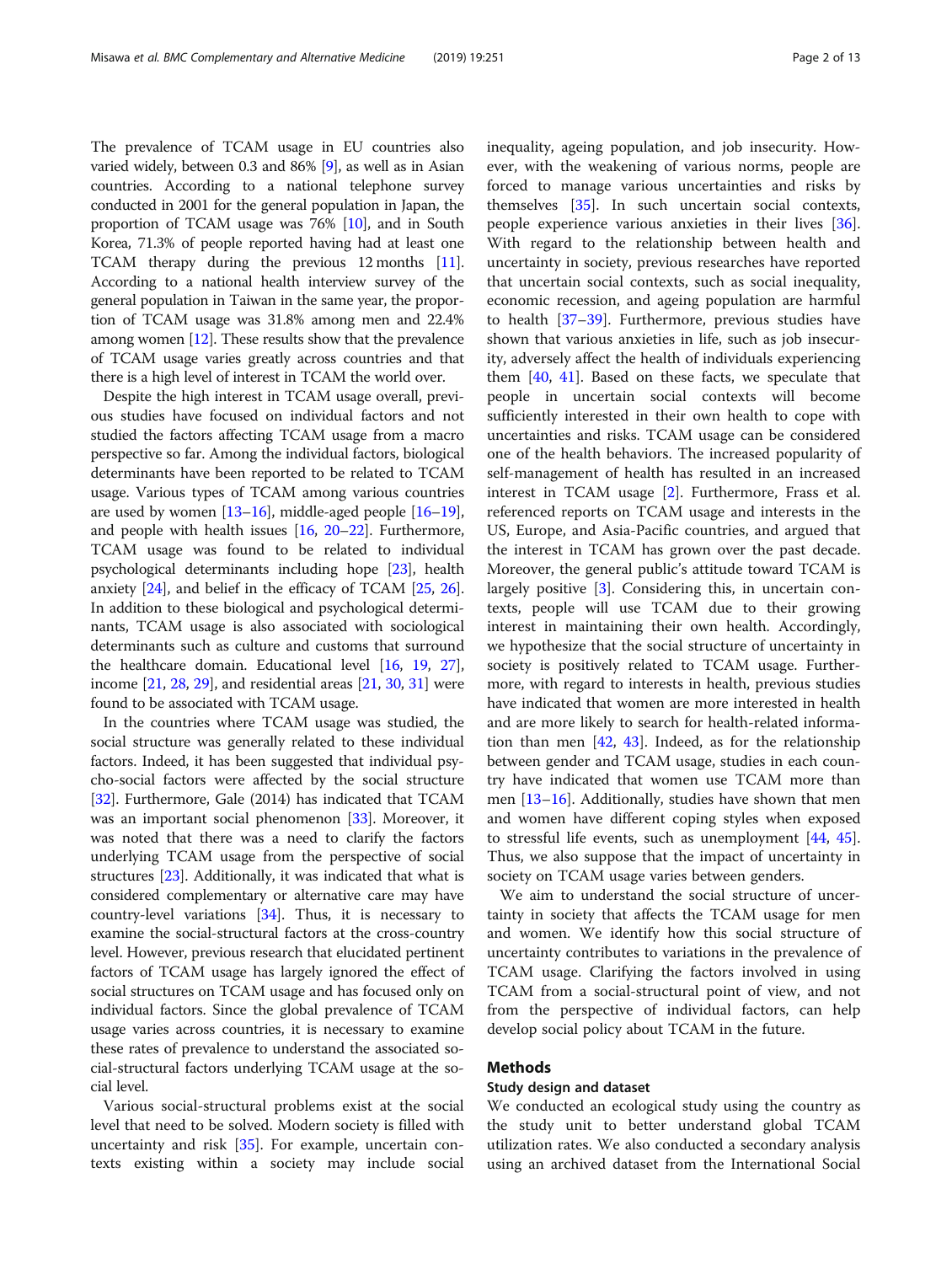Survey Programme (ISSP): Health and Health Care [[46](#page-12-0)] to determine the prevalence of TCAM usage. The survey was conducted from February 2011 through April 2013 in the countries listed in Table [1](#page-3-0). The sample size was 55,081. The largest sample size was China  $(n = 5620)$ and the smallest was the United Kingdom  $(n = 936)$ . When the gross sample size was calculated as the denominator, the response rate was 48.0% in the total sample. The highest was in South Africa (85.8%) and the lowest was in Italy (23.4%). Furthermore, Table [1](#page-3-0) briefly demonstrates the survey methods, sampling methods, presence of weighting, and age structure for each country (See codebooks of ISSP [\[46](#page-12-0)] for more information on these). In every country, the subjects were randomly sampled from the electoral list or the list of national registrations. The survey methods involved mainly faceto-face interviews and postal surveys. The youngest participant was 15-years-old, while the oldest was 102 years-old. The age structure varied among countries. The survey data weighted to correct for bias included 21 out of 32 countries. However, as there is no weight available for the international comparison on the ISSP among countries, we calculated the age-standardized prevalence of TCAM usage in order to take into consideration the age structure of each country.

Participants in the ISSP survey were asked the following question: "During the past 12 months, how often did you visit or were visited by an alternative/traditional/folk health care practitioner?" They had to select one of the following options: never, seldom, sometimes, often, or very often. We grouped these responses into two values of "uses TCAM" (containing "seldom" to "very often" responses) and "does not use TCAM" (containing "never" responses) in order to calculate the prevalence of TCAM usage in each of the 32 countries. Therefore, the definition of TCAM usage in this study implies visits to an alternative/traditional/folk health care practitioner during the past 12 months; this is referred to as "TCAM practitioner usage" in this study. The data that was analyzed included only those participants for whom there were no missing values for TCAM practitioner usage, sex and age ( $n = 52$ , 592). In Fig. [1](#page-5-0), a flow chart demonstrates the process through which TCAM practitioner usage, age, and sex were excluded (Fig. [1\)](#page-5-0). The excluding process for each country has been shown in Additional file [1](#page-11-0): Table S1.

We evaluated the social-structural factors of uncertainty in society for each country from a three-fold perspective: inequality, occupation, and population. We employed the Gini index as the inequality perspective, the country's unemployment rate as the occupation perspective, and the ageing rate as the population perspective. The Gini index is an indicator of income inequality within the country. As the value gets closer to 100, inequality becomes greater. We employed the index because countries with high levels of income inequality are considered uncertain societies. Unemployment rate is an indicator of job insecurity within the country. We relied on the unemployment rate since countries with high levels of job insecurity are considered uncertain societies. Ageing rate is an indicator of population structure within the country. We relied on the ageing rate as the indicator of uncertainty in society since a high proportion of elderly people is related to a small labor force and declining birthrates. The Gini index, unemployment rate, and ageing rate were adopted from the World Bank dataset [\[47](#page-12-0)] for the same 31 countries (since data for Taiwan was missing) as those in the ISSP survey data. We used the average values between 2011 and 2013 for these variables. When a country did not have data for this period, we chose the year that is closer to 2011 to 2013 as another year (see Table [2](#page-6-0) for details).

We also employed Gross Domestic Product (GDP) per capita as a control variable. In this study, since we conducted an ecological macro analysis at the national level, it is necessary to adjust for the wealth of the country. GDP per capita was also adopted from the World Bank dataset [\[47](#page-12-0)]. As for the variable, we adopted the average value between 2011 and 2013, as mentioned above.

#### Statistical analysis

We first calculated the age-standardized prevalence of TCAM practitioner usage among the 32 target countries for the entire sample and then by gender. Next, we conducted a correlation analysis (Spearman's rho:  $r<sub>s</sub>$ ) that calculated simple correlation coefficients among the Gini index, unemployment rate, ageing rate, GDP per capita, and the prevalence of TCAM practitioner usage. We conducted a generalized linear model (Gamma distribution with log link function) with the prevalence of TCAM practitioner usage as the outcome variable for the entire sample and by gender as the outcome variables were continuous and skewed [\[48](#page-12-0)]. First, model 1, wherein the Gini index, unemployment rate, and ageing rate was incorporated, was analyzed respectively. Next, model 2, wherein all variables were incorporated, was analyzed. The GDP per capita was controlled in both models. P-values of < 0.05 were considered statistically significant.

## Results

Of the 52,592 participants available in the ISSP survey data, 26.1% had used TCAM practitioner in the past 12 months (Fig. [2\)](#page-7-0). The prevalence of TCAM practitioner usage in the past 12 months was 22.8% among men and 28.8% among women. For the entire sample,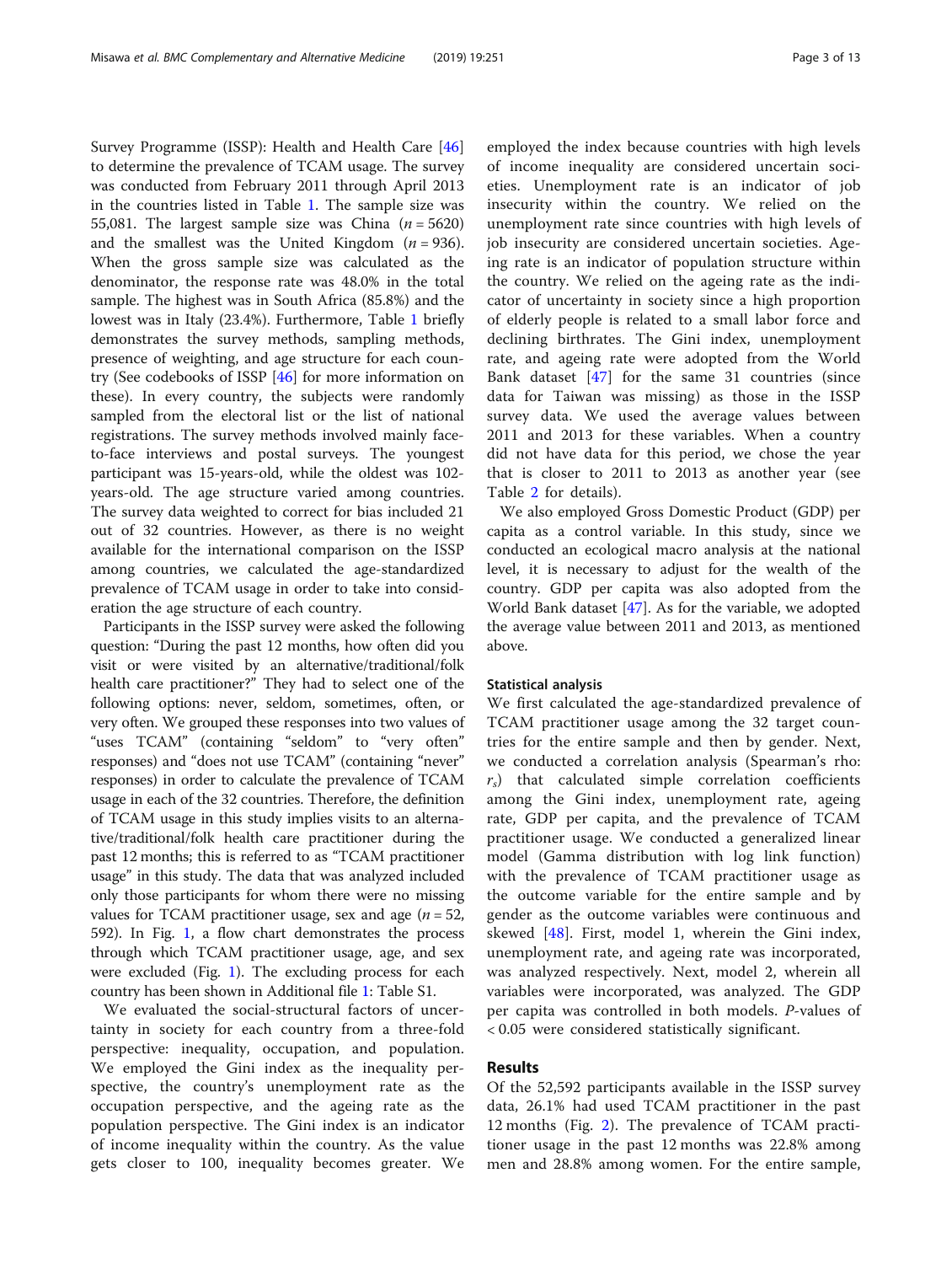| Countries            | Date of<br>Collection sample   | Gross<br>size <sup>a</sup> | Sample<br>size | Response<br>rate <sup>b</sup> | Min<br>age | Max<br>age | Mean<br>age | Analyzed<br>sample <sup>c</sup> | Survey methods                                                                                              | Sampling<br>methods                                                          | Weight |
|----------------------|--------------------------------|----------------------------|----------------|-------------------------------|------------|------------|-------------|---------------------------------|-------------------------------------------------------------------------------------------------------------|------------------------------------------------------------------------------|--------|
| Australia            | May 2012 6250<br>- Aug<br>2012 |                            | 1946           | 31.1                          | 18         | 97         | 55.1        | 1830                            | Postal survey<br>(self-completion)                                                                          | Random<br>sampling                                                           | Yes    |
| Belgium              | Apr 2011<br>- Dec<br>2012      | 8821                       | 3083           | 35.0                          | 17         | 95         | 49.7        | 2850                            | Face-to-face interview<br>(CAPI) and mail survey                                                            | Stratified two-<br>stage random<br>sampling and<br>Simple random<br>sampling | Yes    |
| <b>Bulgaria</b>      | Aug 2011<br>- Sep<br>2011      | 2275                       | 1003           | 44.1                          | 18         | 90         | 51.9        | 969                             | Face-to-face (PAPI)<br>interview                                                                            | Three stage<br>random<br>sampling                                            | Yes    |
| Chile                | Nov 2011<br>- Dec<br>2011      | 1872                       | 1559           | 83.3                          | 18         | 99         | 46.5        | 1436                            | Face-to-face interview                                                                                      | Three stage<br>random<br>sampling                                            | Yes    |
| China                | Jun 2011<br>- Nov<br>2011      | 7800                       | 5620           | 72.1                          | 17         | 97         | 47.8        | 5558                            | Face-to-face interview                                                                                      | Multi-stage<br>stratified<br>sampling                                        | Yes    |
| Taiwan               | Jul 2011 - 4424<br>Apr 2012    |                            | 2199           | 49.7                          | 18         | 93         | 46.8        | 2196                            | Face-to-face interview (pencil<br>and paper & CAPI)                                                         | Three-stage<br>stratified PPS<br>sampling                                    | Yes    |
| Croatia              | May 2011<br>- Jun<br>2011      | 2576                       | 1210           | 47.0                          | 18         | 87         | 45.6        | 1132                            | Face to face interview                                                                                      | Multistage<br>sampling                                                       | No     |
| Czech<br>Republic    | Feb 2012<br>- Mar<br>2012      | 3230                       | 1804           | 55.9                          | 18         | 92         | 47.4        | 1696                            | Face-to-face interview                                                                                      | Four stage<br>stratified<br>probability<br>sampling                          | Yes    |
| Denmark              | Jan 2013<br>- Mar<br>2013      | 2500                       | 1388           | 55.5                          | 18         | 102        | 46.3        | 1364                            | Web based mail survey<br>(self-completion)                                                                  | Simple random<br>sampling                                                    | No     |
| Finland              | Aug 2011 2500<br>- Dec<br>2011 |                            | 1340           | 53.6                          | 15         | 75         | 46.2        | 1309                            | Postal, paper and pencil<br>or internet survey<br>(self-completion)                                         | Systematic<br>sampling                                                       | Yes    |
| France               | Mar 2011<br>- Sep<br>2011      | 10,000                     | 3319           | 33.2                          | 18         | 95         | 52.1        | 3025                            | Postal survey                                                                                               | Random equal<br>probability<br>sampling                                      | Yes    |
| Germany              | Apr 2012<br>- Sep<br>2012      | 5103                       | 1681           | 32.9                          | 18         | 95         | 49.5        | 1632                            | Self-completion questionnaire<br>(CASI) and face-to-face interview<br>(CAPI)                                | Two stage<br>random<br>sampling                                              | No     |
| Israel               | Nov 2011<br>- Apr<br>2012      | 1594                       | 1220           | 76.5                          | 18         | 92         | 45.8        | 1084                            | Face to face interview                                                                                      | Four stage<br>stratified<br>sampling                                         | No     |
| Italy                | Oct 2012<br>- Feb<br>2013      | 5062                       | 1186           | 23.4                          | 16         | 92         | 50.7        | 1074                            | Self-completion questionnaire<br>(paper and pencil) was<br>delivered by interviewer and<br>returned by mail | Four stage<br>stratified<br>sampling                                         | Yes    |
| Japan                | Nov 2011<br>- Dec<br>2011      | 1800                       | 1306           | 72.6                          | 16         | 100        | 50.5        | 1287                            | Self-completion                                                                                             | Two-stage<br>stratified<br>random<br>sampling                                | No     |
| South<br>Korea       | Jun 2011<br>- Aug<br>2011      | 2500                       | 1535           | 61.4                          | 18         | 94         | 46.0        | 1535                            | Face-to-face interview                                                                                      | Multi-stage area<br>probability<br>sampling                                  | No     |
| Lithuania            | Nov 2011<br>- Dec<br>2011      | 3313                       | 1187           | 35.8                          | 18         | 87         | 47.7        | 1099                            | Face to face interview/paper<br>and pencil interview (PAPI),<br>with visuals                                | Multistage<br>stratified<br>sampling                                         | Yes    |
| Netherlands Mar 2011 |                                | 4500                       | 1472           | 32.7                          | 17         | 97         | 54.0        | 1406                            | Postal survey                                                                                               | Simple random                                                                | Yes    |

<span id="page-3-0"></span>Table 1 Social survey summary of each of the 32 target countries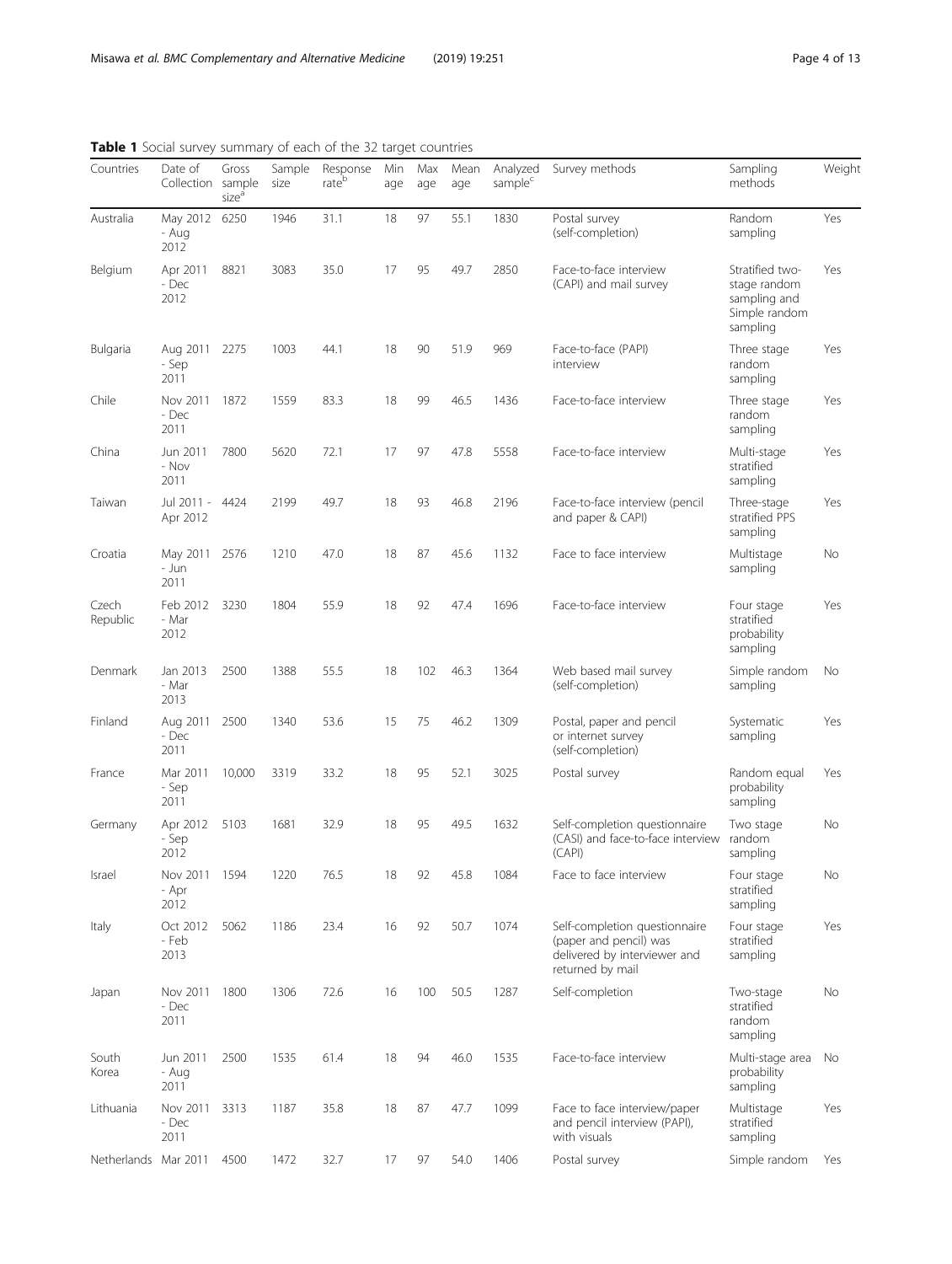Table 1 Social survey summary of each of the 32 target countries (Continued)

| Countries       | Date of<br>Collection          | Gross<br>sample<br>size <sup>a</sup> | Sample<br>size | Response<br>rateb | Min<br>age | Max<br>age | Mean<br>age | Analyzed<br>sample <sup>c</sup> | Survey methods                                                   | Sampling<br>methods                                                             | Weight |
|-----------------|--------------------------------|--------------------------------------|----------------|-------------------|------------|------------|-------------|---------------------------------|------------------------------------------------------------------|---------------------------------------------------------------------------------|--------|
|                 | - Dec<br>2011                  |                                      |                |                   |            |            |             |                                 |                                                                  | sampling                                                                        |        |
| Norway          | Mar 2012<br>- Apr<br>2012      | 3800                                 | 1834           | 48.3              | 18         | 77         | 48.3        | 1789                            | Postal and web survey                                            | Random<br>sampling                                                              | No     |
| Philippines     | Sep 2011<br>- Sep<br>2011      | 3206                                 | 1200           | 37.4              | 18         | 86         | 42.9        | 1167                            | Face-to-face interviews<br>with visuals                          | Multi-stage<br>Probability<br>Sampling                                          | Yes    |
| Poland          | Apr 2013<br>- Apr<br>2013      | 2640                                 | 1115           | 42.2              | 18         | 88         | 47.8        | 1081                            | CAPI                                                             | Multi-stage area<br>probability<br>sampling                                     | Yes    |
| Portugal        | Nov 2012 2256<br>- Apr<br>2013 |                                      | 1022           | 45.3              | 18         | 93         | 51.6        | 968                             | CAPI                                                             | Four stage area<br>sampling                                                     | Yes    |
| Russia          | Dec 2011<br>- Dec<br>2011      | 3170                                 | 1511           | 47.7              | 18         | 96         | 48.1        | 1467                            | Face-to-face interviews                                          | Four stage<br>stratified<br>probability<br>sampling                             | Yes    |
| Slovakia        | Oct 2012<br>- Dec<br>2012      | 2544                                 | 1128           | 44.3              | 18         | 92         | 51.9        | 1111                            | CAPI with visuals                                                | Two stage<br>sampling                                                           | Yes    |
| Slovenia        | Mar 2011<br>- Jun<br>2011      | 1800                                 | 1082           | 60.1              | 18         | 99         | 48.6        | 1062                            | Personal interviews<br>(pencil and paper<br>with visuals)        | Two-stage<br>stratified<br>random<br>sampling                                   | No     |
| South<br>Africa | Sep 2011<br>- Oct<br>2011      | 3500                                 | 3004           | 85.8              | 16         | 95         | 40.6        | 2757                            | Face-to-face interview                                           | Multi-stage<br>stratified<br>sampling                                           | Yes    |
| Spain           | May 2012 4000<br>- Jul 2012    |                                      | 2712           | 67.8              | 18         | 97         | 49.2        | 2622                            | Face-to-face interview                                           | Two phased,<br>stratified by<br>clusters.<br>Proportional<br>random<br>sampling | Yes    |
| Sweden          | Feb 2011<br>- May<br>2011      | 1966                                 | 1158           | 58.9              | 18         | 80         | 50.0        | 1087                            | Postal survey                                                    | A representative No<br>sample of the<br>Swedish<br>population                   |        |
| Switzerland     | Mar 2011<br>- Nov<br>2011      | 2409                                 | 1212           | 50.3              | 19         | 98         | 48.9        | 1192                            | CAPI                                                             | Simple random<br>sampling                                                       | No     |
| Turkey          | Nov 2011<br>- Jan<br>2012      | 3150                                 | 1559           | 49.5              | 17         | 92         | 42.1        | 1398                            | Face-to-face interview<br>with visuals                           | Multi-stage area<br>sampling                                                    | No     |
| UK              | Jul 2011 -<br>Nov 2011         | 2260                                 | 936            | 41.4              | 17         | 97         | 49.7        | 897                             | Face-to-face interview<br>and postal survey<br>(self-completion) | Clustered<br>random<br>sampling                                                 | Yes    |
| US              | Mar 2012<br>- Sep<br>2012      | 2044                                 | 1550           | 75.8              | 20         | 89         | 50.0        | 1512                            | Face-to-face interview<br>with CAPI                              | Multi-stage area<br>probability<br>sample                                       | Yes    |
| Total           | Mar 2011<br>- Mar<br>2013      | 114,865 55,081                       |                | 48.0              | 15         | 102        | 48.3        | 52,592                          |                                                                  |                                                                                 |        |

CAPI Computer-Assisted Personal Interview, PAPI Paper-And-Pencil Interview, PPS Probability Proportional to the Size <sup>a</sup>

<sup>a</sup>Total number of starting target subjects<br><sup>b</sup>The proportion of number of respondents to gross sample size (%)

c A flow chart demonstrates the process through which the TCAM practitioner usage, age, and sex were excluded in Fig. [1.](#page-5-0) The excluding process for each country has been shown in Additional file [1:](#page-11-0) Table S1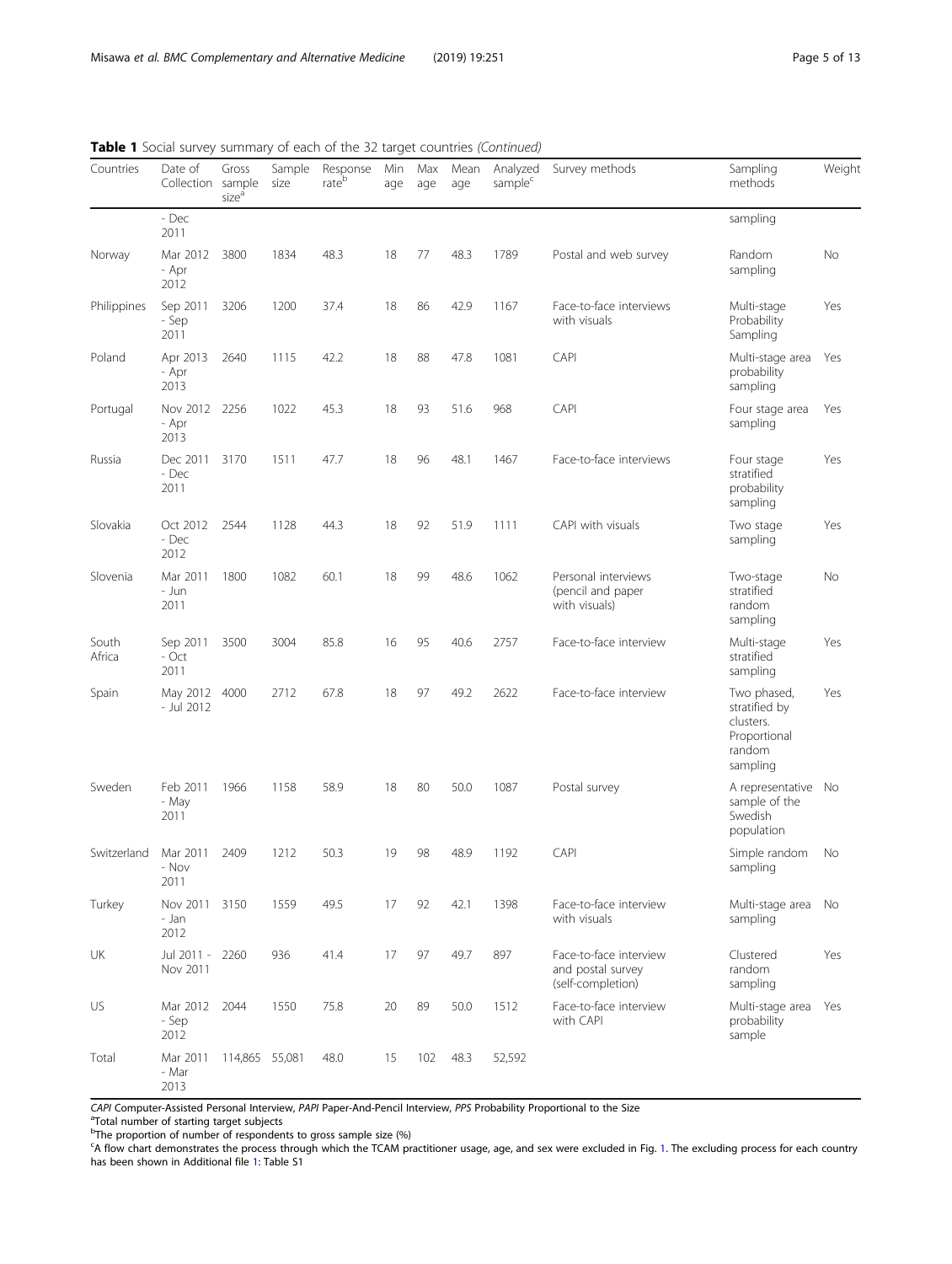<span id="page-5-0"></span>

the highest and lowest TCAM practitioner usage prevalence rates were 50.7% in China and 6.1% in Poland. For men, the highest and lowest TCAM practitioner usage prevalence rates were 48.6% in China and 5.7% in Slovenia. For women, the highest and lowest TCAM practitioner usage prevalence rates were 56.1% in Philippines and 5.6% in Poland.

Table [2](#page-6-0) shows statistics of the social-structural indicators, with the mean Gini index at 34.6. The mean unemployment rate and ageing rate were 9.1 and 15.2%, respectively. The mean GDP per capita applied as the control variable was 34,344.1.

Table [3](#page-8-0) shows the results of the correlation coefficients between social-structural factors of uncertainty and the prevalence of TCAM practitioner usage for the entire sample and by gender. For the entire sample, we found a statistically significant negative correlation of the prevalence of TCAM practitioner usage with n the unemployment rate ( $r_s = -0.549$ ,  $P = 0.001$ ) and the ageing rate ( $r_s = -0.373$ ,  $P = 0.039$ ). However, a statistically significant correlation was not found between the Gini index and the prevalence of TCAM practitioner usage  $(r<sub>s</sub> = 0.314, P = 0.085)$ . For men, we found a statistically significant positive correlation of the prevalence of TCAM practitioner usage with the Gini index  $(r_s =$ 0.400,  $P = 0.026$ ), and a statistically significant negative correlation of the prevalence of TCAM practitioner usage with the unemployment rate  $(r_s = -0.435, P =$ 0.015) and the ageing rate  $(r_s = -0.420, P = 0.019)$ . For women, we found a statistically significant negative correlation of the prevalence of TCAM practitioner usage with the unemployment rate  $(r<sub>s</sub> = -0.610, P < 0.001)$ . However, a statistically significant correlation was not found among the Gini index ( $r_s = 0.237$ ,  $P = 0.199$ ), the ageing rate  $(r_s = -0.299, P = 0.102)$ , and the prevalence of TCAM practitioner usage. GDP per capita was not correlated with the prevalence of TCAM practitioner usage for the entire sample, among men, or among women. Among the social-structural indicators of uncertainty, the Gini index was negatively correlated with the ageing rate  $(r_s = -0.417, P = 0.020)$ .

Table [4](#page-8-0) shows the results of the generalized linear model as controlled by GDP per capita for the total sample and by gender. For the entire sample, the Gini index was not related to the prevalence of TCAM practitioner usage in model 1.1 ( $B = 0.029$ ,  $P = 0.064$ ). However, for the entire sample, the unemployment rate  $(B = -0.041,$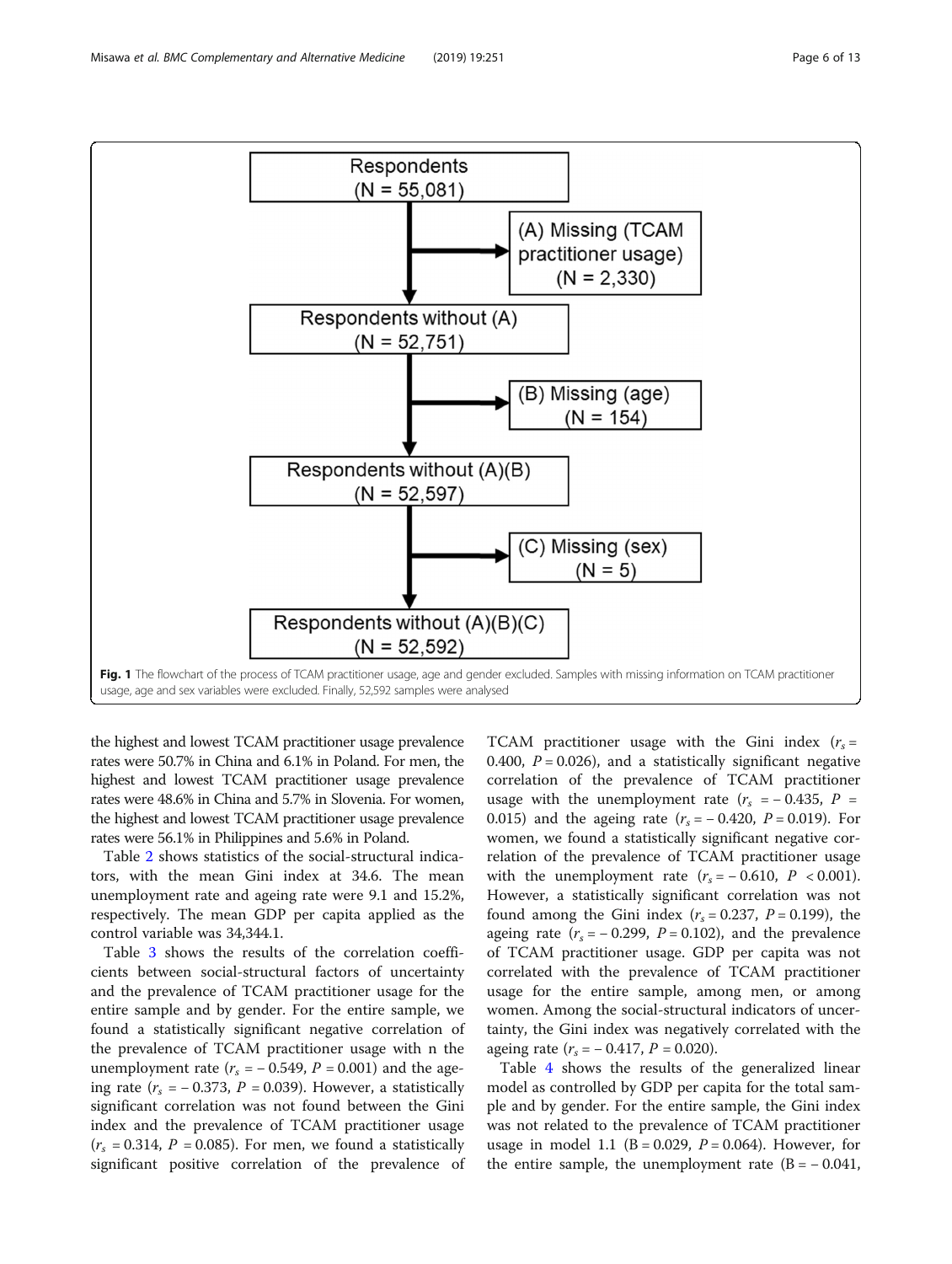| Countries            | Gini index <sup>a</sup> | Unemployment rate <sup>a</sup> | Ageing rate <sup>a</sup> | GDP per capita <sup>a</sup> |
|----------------------|-------------------------|--------------------------------|--------------------------|-----------------------------|
| Australia            | $34.7^d$                | 5.3 <sup>b</sup>               | 14.0 <sup>b</sup>        | 65,863.0b                   |
| Belgium              | $27.8^{b}$              | 7.7 <sup>b</sup>               | $17.6^{b}$               | 46,342.0b                   |
| Bulgaria             | 35.6 <sup>b</sup>       | $12.2^{b}$                     | 18.9 <sup>b</sup>        | 7622.2 <sup>b</sup>         |
| Chile                | $47.5^{\,h}$            | $6.5^{\rm b}$                  | 9.7 <sup>b</sup>         | 15,359.7b                   |
| China                | 42.29                   | $4.4^b$                        | 8.8 <sup>b</sup>         | 6349.8 <sup>b</sup>         |
| Taiwan               | <b>NA</b>               | <b>NA</b>                      | <b>NA</b>                | NA                          |
| Croatia              | $32.4^{b}$              | $15.6^b$                       | 18.0 <sup>b</sup>        | 13,783.3 <sup>b</sup>       |
| Czech Republic       | 30.7h                   | 6.9 <sup>b</sup>               | $16.4^b$                 | 20,454.4 <sup>b</sup>       |
| Denmark              | $27.9^{b}$              | $7.4^b$                        | $17.5^{b}$               | 60,484.1 <sup>b</sup>       |
| Finland              | $27.3^{\rm b}$          | 7.9 <sup>b</sup>               | $18.4^{b}$               | 49,281.5 <sup>b</sup>       |
| France               | 32.9 <sup>b</sup>       | 9.8 <sup>b</sup>               | $17.5^{b}$               | 42,400.8 <sup>b</sup>       |
| Germany              | 30.7h                   | $5.5^{\rm b}$                  | $20.8^{b}$               | 45,802.2 <sup>b</sup>       |
| Israel               | $41.4^{f}$              | 6.7 <sup>b</sup>               | 10.7 <sup>b</sup>        | 34,169.0 <sup>b</sup>       |
| Italy                | $34.8^{\rm b}$          | 10.4 <sup>b</sup>              | $21.2^{b}$               | 36,173.0 <sup>b</sup>       |
| Japan                | $32.1^c$                | 4.3 <sup>b</sup>               | 23.9 <sup>b</sup>        | 45,742.0 <sup>b</sup>       |
| South Korea          | 31.6 <sup>f</sup>       | 3.2 <sup>b</sup>               | $11.5^{b}$               | 24,776.2 <sup>b</sup>       |
| Lithuania            | $34.3^{\rm b}$          | $13.5^{\mathrm{b}}$            | $17.8^{b}$               | 14,803.9 <sup>b</sup>       |
| Netherlands          | $27.8^{b}$              | 6.0 <sup>b</sup>               | $16.4^{b}$               | 51,529.9b                   |
| Norway               | $25.8^{b}$              | 3.2 <sup>b</sup>               | $15.4^{b}$               | 101,812.9 <sup>b</sup>      |
| Philippines          | 42.2 <sup>f</sup>       | 7.0 <sup>b</sup>               | 4.3 <sup>b</sup>         | 2564.9 <sup>b</sup>         |
| Poland               | 32.6 <sup>b</sup>       | 10.0 <sup>b</sup>              | $14.2^{b}$               | 13,604.8 <sup>b</sup>       |
| Portugal             | 36.2 <sup>b</sup>       | 14.8 <sup>b</sup>              | $19.5^{b}$               | 21,797.4 <sup>b</sup>       |
| Russia               | 40.5 <sup>b</sup>       | 5.8 <sup>b</sup>               | $13.2^{b}$               | 15,264.3 <sup>b</sup>       |
| Slovakia             | 26.9 <sup>b</sup>       | $13.9^{b}$                     | 13.0 <sup>b</sup>        | 17,884.5 <sup>b</sup>       |
| Slovenia             | 25.6 <sup>b</sup>       | 9.0 <sup>b</sup>               | $17.1^{\rm b}$           | 23,625.2 <sup>b</sup>       |
| South Africa         | $63.4^e$                | 24.6 <sup>b</sup>              | 4.8 <sup>b</sup>         | $7425.6^{b}$                |
| Spain                | 35.8 <sup>f</sup>       | $24.1^{b}$                     | $17.8^{b}$               | 29,870.3 <sup>b</sup>       |
| Sweden               | $27.2^{b}$              | 8.0 <sup>b</sup>               | 18.8 <sup>b</sup>        | 59,003.5 <sup>b</sup>       |
| Switzerland          | 31.9 <sup>b</sup>       | $4.2^b$                        | $17.3^{b}$               | 85,688.8 <sup>b</sup>       |
| Turkey               | $40.1^{b}$              | $8.5^{\rm b}$                  | $7.4^b$                  | 11,868.1 <sup>b</sup>       |
| United Kingdom       | 32.9 <sup>b</sup>       | 7.8 <sup>b</sup>               | $17.2^{b}$               | 41,975.7 <sup>b</sup>       |
| <b>United States</b> | $41.0^{9}$              | 8.1 <sup>b</sup>               | $13.6^{b}$               | 51,342.6 <sup>b</sup>       |
| Mean                 | 34.6                    | 9.1                            | 15.2                     | 34,344.1                    |
| Standard Deviation   | 7.6                     | 5.1                            | 4.6                      | 23,662.0                    |
| Maximum              | 63.4                    | 24.6                           | 23.9                     | 101,812.9                   |
| Minimum              | 25.6                    | 3.2                            | 4.3                      | 2564.9                      |

<span id="page-6-0"></span>Table 2 Statistics of social structural indicators of the 32 target countries

<sup>a</sup>From the World Bank dataset

<sup>b</sup>Data (average) for the period from 2011 to 2013

c Data for 2008

d Data for 2010 e Data for 2011

f Data for 2012

<sup>g</sup>Data for 2013

h Data (average) of 2011 and 2013

 $P = 0.031$ ) and ageing rate (B = −0.059, P = 0.009) were related to the prevalence of TCAM practitioner usage in model 1.2 and 1.3, respectively. In model 2, for the entire sample, the unemployment rate was related to the prevalence of TCAM practitioner usage  $(B = -0.044,$  $P = 0.027$ ). For men, the ageing rate was related to the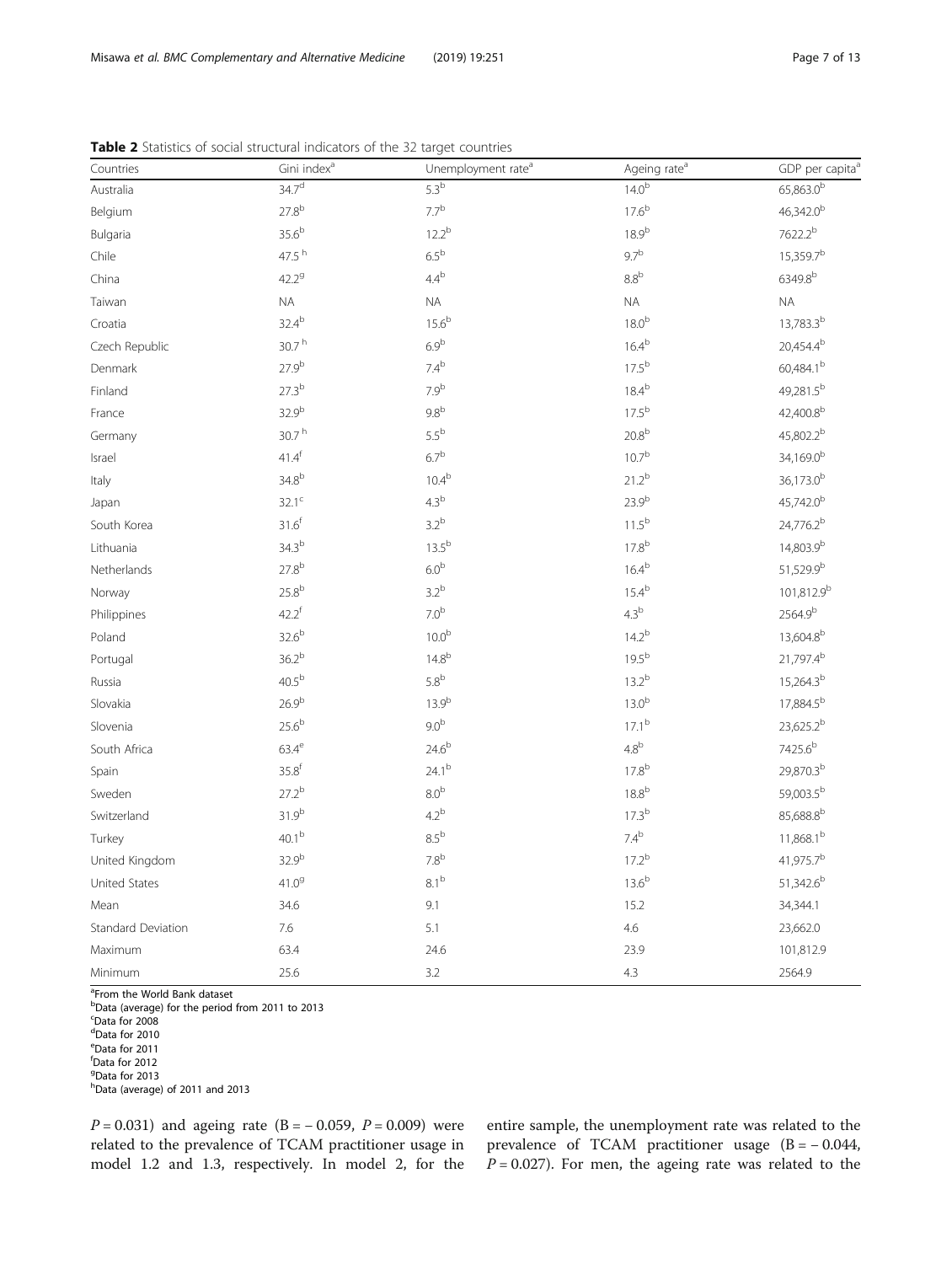<span id="page-7-0"></span>

prevalence of TCAM practitioner usage in model 1.3  $(B = -0.061, P = 0.009)$ . However, for men, the Gini index ( $B = 0.032$ ,  $P = 0.050$ ) and the unemployment rate  $(B = -0.038, P = 0.054)$  were not related to the prevalence of TCAM practitioner usage in model 1.1 and 1.2, respectively. In model 2, for men, the unemployment rate was related to the prevalence of TCAM practitioner usage (B =  $-$  0.042, P = 0.039). For women, the Gini index was not related to the prevalence of TCAM practitioner usage in model 1.1 ( $B = 0.0.28$ ,  $P = 0.079$ ). However, for women, the unemployment rate  $(B = -0.043, P = 0.025)$ and the ageing rate (B =  $-$  0.059, P = 0.010) were related to the prevalence of TCAM practitioner usage in model 1.2 and 1.3, respectively. In model 2, for women, the unemployment rate was related to the prevalence of TCAM practitioner usage (B =  $-$  0.045, P = 0.026).

## **Discussion**

In this study, we found that the prevalence of TCAM practitioner usage varied across the 32 countries. We also found that the unemployment rate, as uncertainty in society, was associated with the prevalence of TCAM practitioner usage.

Employing an international social survey conducted between 2011 and 2013, this study was able to determine the prevalence of TCAM practitioner usage across 32 countries. We found that the prevalence of TCAM practitioner usage was high in Asian countries. This

might be owing to popular traditional medicine practices in these countries, such as traditional Chinese medicine and Kampo medicine [[10](#page-11-0), [12](#page-12-0), [20,](#page-12-0) [23\]](#page-12-0). Overall, the prevalence of TCAM usage in the present study tended to be lower than that found in previous research [[7](#page-11-0), [8](#page-11-0), [10](#page-11-0)], with an average of 26.1%. Most previous surveys have included TCAM products and practitioners [[8,](#page-11-0) [10,](#page-11-0) [23](#page-12-0)]. The ISSP survey, however, investigated the visits to an alternative/traditional/folk health care practitioner during the past 12 months as TCAM practitioner usage. Thus, the prevalence of TCAM usage in this study tended to be lower than that found in previous research. However, compared to a previous review on the prevalence of TCAM usage regarding visits to TCAM practitioners [\[7](#page-11-0)], the prevalence of TCAM usage in this study was not very low. Thus, we believe that, in terms of the prevalence of TCAM practitioner usage, the findings of this study are reasonable. We also found that the TCAM practitioner usage prevalence rate among women (28.8%) was higher than that among men (22.8%). These findings support previous studies showing the differences between men and women at an individual level [\[13](#page-12-0)–[16\]](#page-12-0). Thus, we believe that the results at the social-structural level in this study are valid.

Previous research on the prevalence of and factors affecting TCAM usage has not focused on an international comparison. Rather, it has examined the impact of individual determinants on TCAM usage.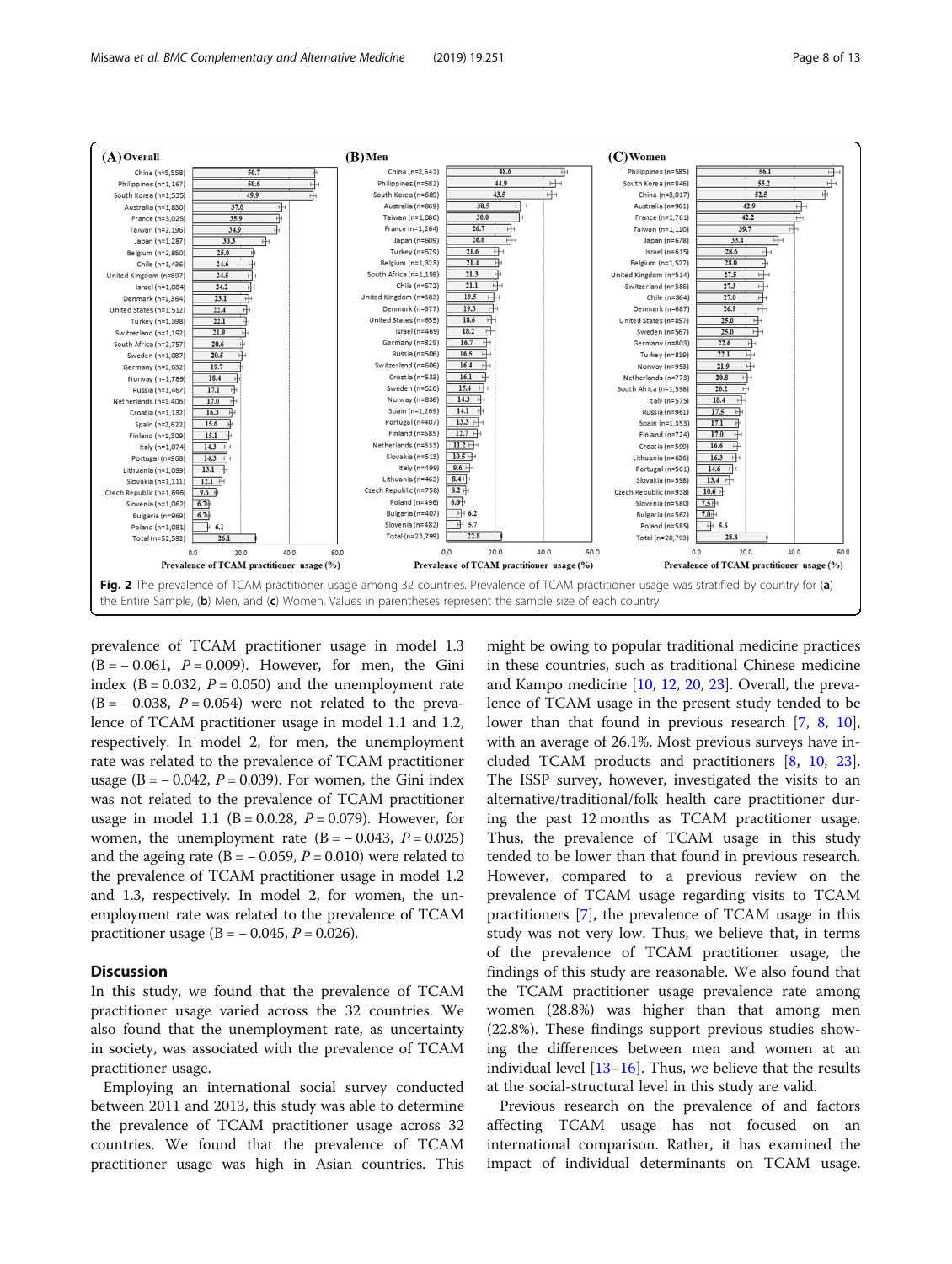## <span id="page-8-0"></span>Table 3 Associations with the prevalence of TCAM practitioner usage for total sample and by gender

|                                       | Prevalence of<br><b>TCAM</b><br>practitioner usage | Prevalence of TCAM<br>practitioner usage<br>for men | Prevalence of TCAM<br>practitioner usage for<br>women | Gini<br>index | Unemployment<br>rate  | Ageing<br>rate | GDP<br>per<br>capita |
|---------------------------------------|----------------------------------------------------|-----------------------------------------------------|-------------------------------------------------------|---------------|-----------------------|----------------|----------------------|
| Prevalence of TCAM practitioner usage | 1.000                                              | 0.963                                               | 0.977                                                 | 0.314         | $-0.549$              | $-0.373$       | 0.165                |
| for total sample                      |                                                    | (< 0.001)                                           | (< 0.001)                                             |               | $(0.085)$ $(0.001)$   | (0.039)        | (0.374)              |
| Prevalence of TCAM practitioner usage |                                                    | 1.000                                               | 0.901                                                 | 0.400         | $-0.435$              | $-0.420$       | 0.011                |
| for men                               |                                                    |                                                     | (< 0.001)                                             | (0.026)       | (0.015)               | (0.019)        | (0.954)              |
| Prevalence of TCAM practitioner usage |                                                    |                                                     | 1.000                                                 | 0.237         | $-0.610$              | $-0.299$       | 0.269                |
| for women                             |                                                    |                                                     |                                                       |               | $(0.199)$ $(< 0.001)$ | (0.102)        | (0.143)              |
| Gini index                            |                                                    |                                                     |                                                       | 1.000         | 0.159                 | $-0.417$       | $-0.557$             |
|                                       |                                                    |                                                     |                                                       |               | (0.394)               | (0.020)        | (0.001)              |
| Unemployment rate                     |                                                    |                                                     |                                                       |               | 1.000                 | 0.211          | $-0.422$             |
|                                       |                                                    |                                                     |                                                       |               |                       | (0.254)        | (0.018)              |
| Ageing rate                           |                                                    |                                                     |                                                       |               |                       | 1.000          | 0.376                |
|                                       |                                                    |                                                     |                                                       |               |                       |                | (0.037)              |
| GDP per capita                        |                                                    |                                                     |                                                       |               |                       |                | 1.000                |

Values in parentheses represent P-values

|  |  |  | <b>Table 4</b> Generalized linear model with the prevalence of TCAM practitioner usage controlled by GDP per capita ( $N = 31$ ) |  |  |
|--|--|--|----------------------------------------------------------------------------------------------------------------------------------|--|--|
|  |  |  |                                                                                                                                  |  |  |

| Overall           | Model 1.1 |           |            | Model 1.2 |           |              | Model 1.3 |       |              | Model 2  |       |              |
|-------------------|-----------|-----------|------------|-----------|-----------|--------------|-----------|-------|--------------|----------|-------|--------------|
|                   | B         | <b>SE</b> | $P$ value  | B         | <b>SE</b> | $P$ value    | Β         | SE    | $P$ value    | B        | SE    | $P$ value    |
| Intercept         | 1.890     | 0.635     | $0.006***$ | 3.550     | 0.268     | $< 0.001***$ | 3.717     | 0.306 | $< 0.001***$ | 2.985    | 0.818 | $0.001**$    |
| Gini index        | 0.029     | 0.015     | 0.064      |           |           |              |           |       |              | 0.022    | 0.016 | 0.175        |
| Unemployment rate |           |           |            | $-0.041$  | 0.018     | $0.031*$     |           |       |              | $-0.044$ | 0.019 | $0.027*$     |
| Aging rate        |           |           |            |           |           |              | $-0.059$  | 0.021 | $0.009**$    | $-0.031$ | 0.025 | 0.221        |
| Deviance          | 7.7       |           |            | 7.1       |           |              | 6.5       |       |              | 5.3      |       |              |
| AIC               | 237.3     |           |            | 234.8     |           |              | 232.0     |       |              | 229.3    |       |              |
| Men               |           |           |            |           |           |              |           |       |              |          |       |              |
| Intercept         | 1.723     | 0.645     | $0.012**$  | 3.445     | 0.279     | $< 0.001***$ | 3.665     | 0.317 | $< 0.001***$ | 2.843    | 0.843 | $0.002**$    |
| Gini index        | 0.032     | 0.015     | 0.050      |           |           |              |           |       |              | 0.024    | 0.016 | 0.157        |
| Unemployment rate |           |           |            | $-0.038$  | 0.019     | 0.054        |           |       |              | $-0.042$ | 0.019 | $0.039*$     |
| Aging rate        |           |           |            |           |           |              | $-0.061$  | 0.022 | $0.009**$    | $-0.033$ | 0.026 | 0.207        |
| Deviance          | 7.8       |           |            | 7.6       |           |              | 6.7       |       |              | 5.4      |       |              |
| AIC               | 227.6     |           |            | 226.6     |           |              | 222.4     |       |              | 220.0    |       |              |
| Women             |           |           |            |           |           |              |           |       |              |          |       |              |
| Intercept         | 1.999     | 0.642     | $0.004**$  | 3.620     | 0.269     | $< 0.001***$ | 3.759     | 0.307 | $< 0.001***$ | 3.104    | 0.827 | $< 0.001***$ |
| Gini index        | 0.028     | 0.015     | 0.079      |           |           |              |           |       |              | 0.021    | 0.016 | 0.211        |
| Unemployment rate |           |           |            | $-0.043$  | 0.018     | $0.025*$     |           |       |              | $-0.045$ | 0.019 | $0.026*$     |
| Aging rate        |           |           |            |           |           |              | $-0.059$  | 0.021 | $0.010*$     | $-0.031$ | 0.025 | 0.230        |
| Deviance          | 8.0       |           |            | 7.2       |           |              | 6.9       |       |              | 5.5      |       |              |
| AIC               | 245.3     |           |            | 242.0     |           |              | 240.1     |       |              | 237.6    |       |              |

B Coefficient

SE Standard error

AIC Akaike's Information Criterion

\*\*\*:  $p < 0.001$ ; \*\*:  $p < 0.01$ ; \*:  $p < 0.05$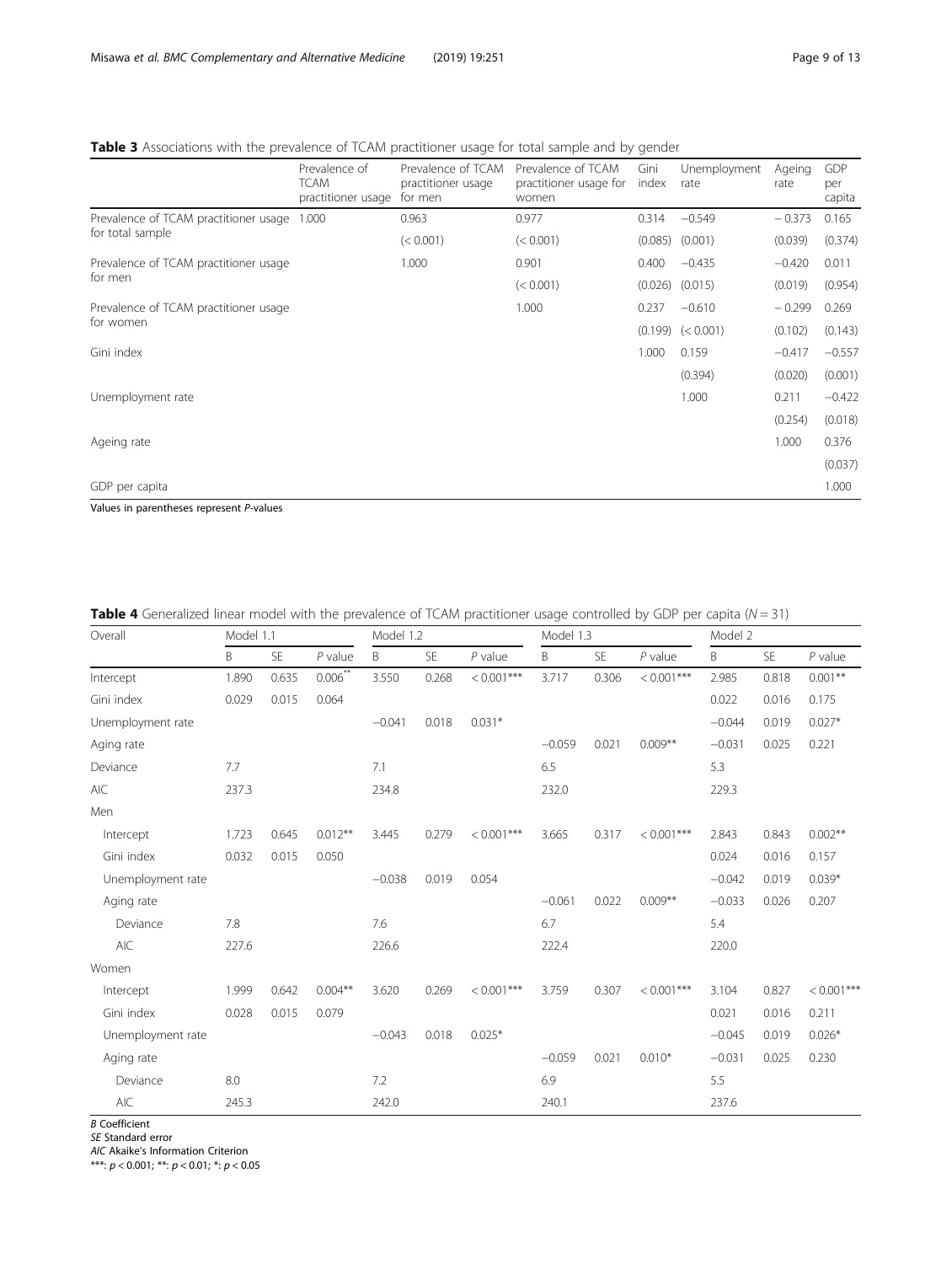Since questionnaires to determine whether participants use TCAM vary depending on the study context, it was difficult to accurately compare the prevalence of TCAM usage between countries. This current survey, however, found that the prevalence of TCAM practitioner usage varied greatly among the 32 target countries. Analyzing the international comparison survey data precisely showed the variations in the prevalence of TCAM usage among the target countries. The findings in this study show that the difference between the maximum and minimum prevalence rates among 32 countries was about 44 points for the entire sample. The difference was quite large among men and women. The difference among women was more prominent. This suggests that the utilization of TCAM varies widely from county to country, and that the unique characteristics of a country may be related to the prevalence of TCAM usage. The large difference between the maximum and minimum prevalence rates among women in comparison to those among men suggests that women might use TCAM considerably depending on the social context of the country.

We analyzed the relationship between the social structure of uncertainty — inequality, occupation, and population perspectives — and the prevalence of TCAM practitioner usage. According to the results of the generalized linear models with all variables on uncertainty in society, we found a negative relationship between the unemployment rate (i.e., the occupation perspective) and the prevalence of TCAM practitioner usage in the entire sample, for both men and women. This result suggests that uncertainty in employment might lead to people refraining from using TCAM as a consumption behavior. This may be because people consider TCAM as a kind of luxury, and so they cannot afford to use TCAM. In particular, as the TCAM usage in this study was defined as visits to an alternative/traditional/folk health care practitioner, rather than TCAM as products that people can easily obtain, TCAM usage might be a luxury for people in uncertain contexts with job insecurity. Therefore, people might not use TCAM to steadily cope with uncertainty in a society with job insecurity.

Furthermore, differences in the cost of using TCAM by country may be relevant to people for considering TCAM as a luxury. For example, in the United States, TCAM visits to practitioners of services such as acupuncture and Ayurveda are higher in out-of-pocket costs than TCAM products such as non-vitamin, nonmineral, and natural products [[49\]](#page-12-0). Conversely, in Japan, where TCAM has been used traditionally, there is no significant difference between the costs of visits to TCAM practitioners such as acupuncture specialists and TCAM products such as Kampo; this is because individuals in Japan are reimbursed by health insurance for

using these services and products [[10\]](#page-11-0). In other words, in countries where the cost of TCAM is high, high unemployment rate may be related to lesser usage of TCAM. Based on these points, although this paper focused only on the social-structural factors of uncertainty in society, it will be necessary in future studies to explore how TCAM usage is institutionalized in the healthcare systems of each country, as well as to examine whether people can easily use TCAM in terms of cost.

The fact that people do not use TCAM may also indicate that people sacrifice their own health to cope with uncertainty in society. We hypothesized that the social structure of uncertainty in society is positively related to TCAM usage, and speculated that people will use TCAM more to maintain their health in an uncertain society. However, the findings did not confirm this hypothesis. Therefore, we argue that people rely on steady coping behaviors to deal with uncertainty in a society with job insecurity, instead of using TCAM (as they may consider it to be a luxury). Regarding the relationship between job insecurity and health status, previous researchers have indicated that people with job insecurity are not healthy [[40](#page-12-0), [41](#page-12-0), [50\]](#page-12-0). Thus, based on these findings, it appears that not using TCAM may lead to a deterioration of the health status of socially disadvantaged people in an uncertain society with job insecurity. Additionally, we found that only the unemployment rate was related to TCAM practitioner usage, and not the Gini index or ageing rate. This may be because people consider job insecurity as an easily-understood uncertain social context, rather than income inequality and the ageing population. It would be reasonable to consider that uncertainty in terms of employment may lead to people refraining from using TCAM as it is seen as a luxury, given that the middle-aged population, who are active workers, tended to use TCAM frequently  $[16, 51]$  $[16, 51]$  $[16, 51]$ . As this study has shown that an increase in the unemployment rate is negatively related to TCAM usage, especially visits to alternative/traditional/ folk health care practitioners, it would be appropriate to take economic measures for promoting TCAM usage. As a previous study has shown that the health of the population suffers after economic recession [[38\]](#page-12-0), economic measures may be effective for health policy regarding TCAM usage.

Furthermore, and interestingly, it appears that the pathway of the impact of unemployment rate on TCAM practitioner usage differs slightly between men and women. For women, the effect of unemployment rate on TCAM practitioner usage was found to be consistent from model 1.2 (i.e., the model adopting only the unemployment rate controlled by GDP per capita) to model 2 (i.e., the model adopting all variables). However, for men, although unemployment rate had no significant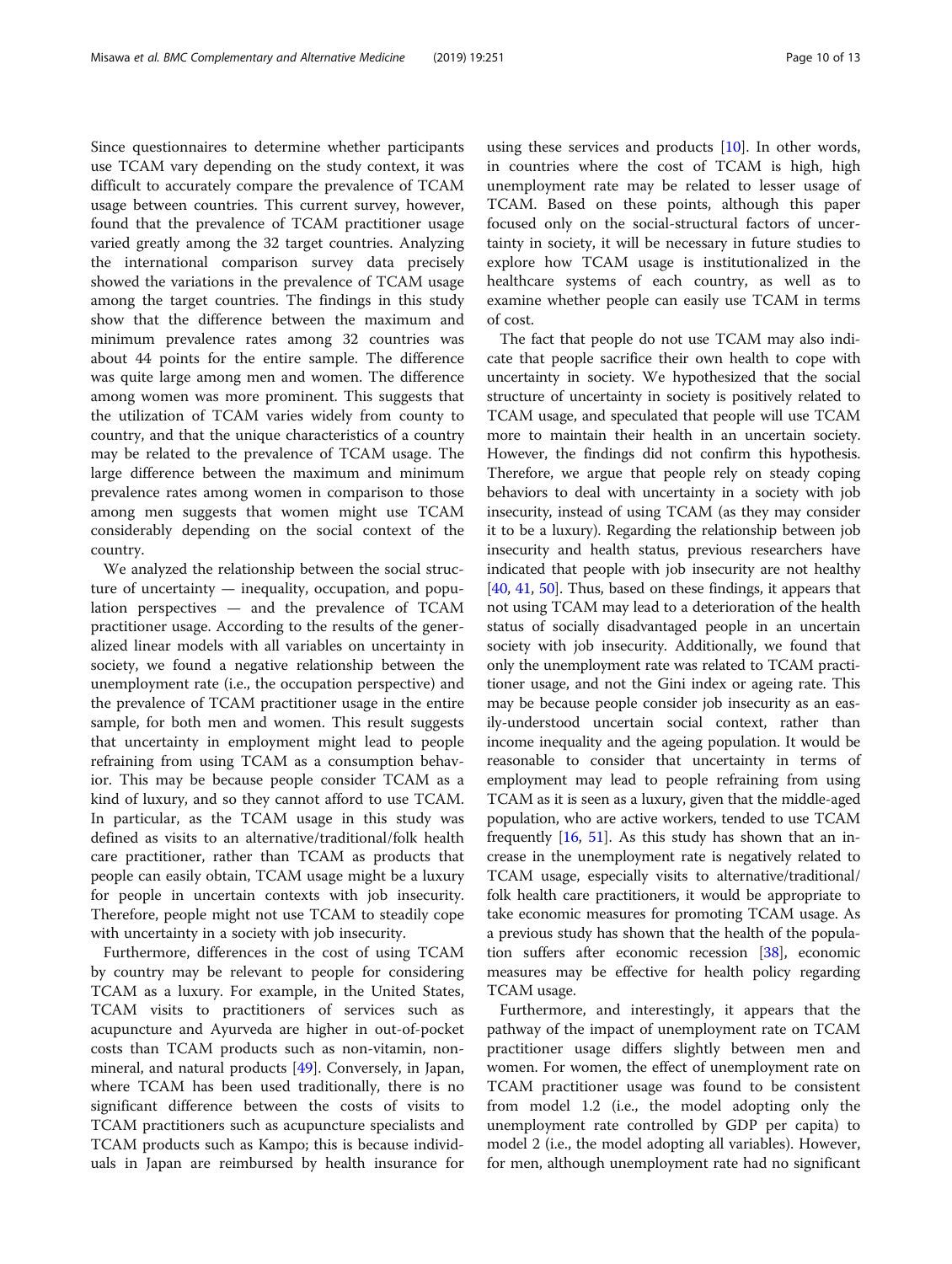effect on TCAM practitioner usage in model 1.2, the effect of unemployment rate does appear in model 2. Therefore, this finding partly supports the hypotheses that the impact of an uncertain society on TCAM usage varies between genders. The findings suggest that, for men, it would be reasonable to consider that unemployment rate influences the prevalence of TCAM usage in relation to other social-structural factors of uncertainty in society. Certain economic measures for men against unemployment are necessary, considering the influences of income inequalities and ageing population.

Regarding the social-structural variables of uncertainty in society other than unemployment rate, we were unable to determine the effect of the Gini index (i.e., income inequality) on TCAM usage in the form of visits to alternative/traditional/folk health care practitioners. Previous research has shown that people living in countries with large income inequalities have lower population health than those in countries with low income inequalities [\[37](#page-12-0)]. Furthermore, a previous study reported a significant relationship between TCAM usage, excellent health, and health improvement [\[52](#page-12-0)]. With respect to the pathways from income inequality to health, studies have shown that psychosocial factors, such as social capital and trust, mediate the relationship [\[53](#page-12-0), [54](#page-12-0)]. Thus, psychosocial factors could mediate the relationship between income inequality and TCAM usage. However, as this is beyond the scope of this study, and considering the impact of income inequalities on TCAM usage, it will be necessary to consider psychosocial factors as well in future study.

Additionally, regarding the ageing rate, we found that although ageing rate had a significantly negative effect on TCAM practitioner usage in model 1.3 (i.e., the model adopting only the ageing rate controlled by GDP per capita), the effect of ageing rate disappeared in the model that adopted all variables (model 2). This finding may also be involved in the influence of other socialstructural factors of uncertainty in society. The results of the correlation analysis showed that the ageing rate was moderately correlated with the Gini index and GDP per capita. Previous studies have reported that population ageing was associated with income inequalities [\[55](#page-12-0)]. Thus, population ageing is strongly associated with social structural elements such as income inequalities. Therefore, we believe that population ageing is not associated with TCAM usage directly when other socialstructural factors of uncertainty in society are involved. In that sense, even while considering the other social structural factors,, job insecurity was shown to be more important factors underlying TCAM usage at a national level.

The study showed that CAM usage is related to the occupational perspective (especially job insecurity) in social structure. For future research and policy recommendations, it is necessary to examine the occupational perspectives in social structure while considering the macro-level factors underlying TCAM usage. Since many countries do not have any health policy that takes TCAM into account [\[56\]](#page-12-0), it will be necessary to take job insecurity in the social structure into account while designing future health policies related to TCAM.

There are some limitations in the present study. First, we analyzed the relationship between uncertainty in society and the prevalence of TCAM usage at the macro level to understand its global prevalence among 32 countries. However, examining the effect of social structure of uncertainty on TCAM usage at the individual level will be useful too. By understanding the factors underlying TCAM usage and by taking into consideration the influence of the individual and macro levels, it will be possible to clarify the more essential factors underlying the use of TCAM. Moreover, we suggested the effects of economic measures when arguing from an employment perspective. Previous research has shown that economic measures at the national level have an effect on population health [\[57\]](#page-12-0). However, another study has shown that economic incentives are not always related to people's motivation to improve their own health [\[58\]](#page-12-0). Thus, there may be limits to the economic measures at the national level. Based on these points, it will be necessary to survey the trends of economic measures in each country and to explore how such measures relate to the relationship between unemployment rate and TCAM usage. In addition, the finding of the present study suggested that not using TCAM may lead to deterioration of health status in an uncertain society. However, in western countries, not all people opt for TCAM usage even if they have a health complaint and can afford it [\[59\]](#page-12-0). Thus, considering the relationship between TCAM usage, health, and economic conditions, the impact of uncertainty in society on TCAM usage should be elucidated. We also analyzed the cross-sectional relationship among factors in the study using the ISSP data. As response rate tends to be low in countries where postal surveys were conducted, the data may be biased. However, we calculated the age-standardized prevalence of TCAM practitioner usage to take into account the bias, such as the age structure, of each country. Furthermore, because social structures of uncertainty change over time, it will be necessary to reexamine the longitudinal effects of social structure of uncertainty on TCAM usage. Since research on the relationship between social structure of uncertainty and TCAM usage is scarce, solving these limitations in future studies will serve to clarify the relationship. Finally, the definition of TCAM in the present study was limited to visits to alternative/traditional/folk health care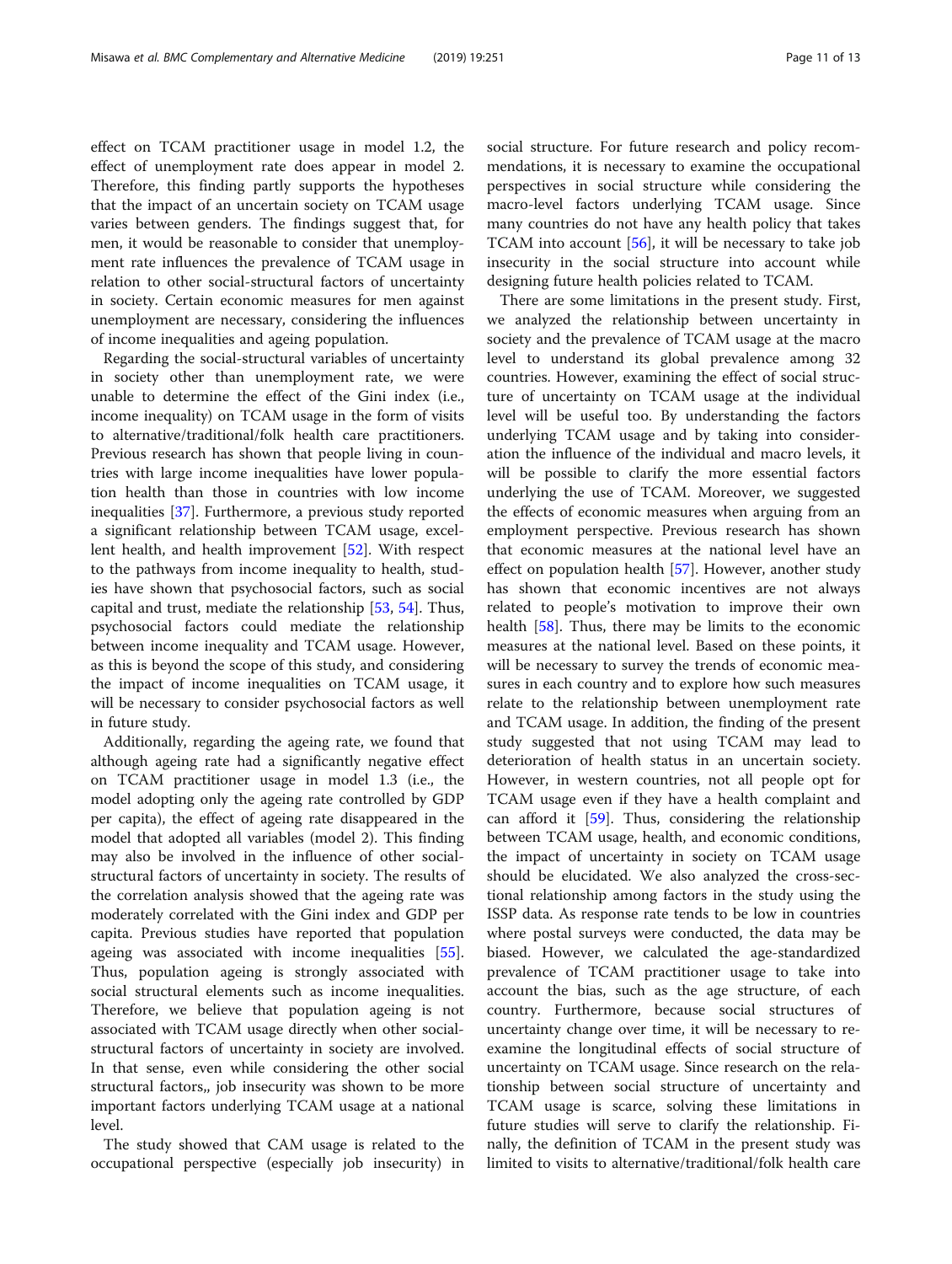<span id="page-11-0"></span>practitioners. Generally, the definition of TCAM does not only include these practices, but also products such as supplements. The most commonly used TCAM products is supplements [8, 10, [23\]](#page-12-0). Furthermore, the definitions of TCAM in a local context are crucial for comparisons. Moreover, the definition of TCAM in the present study includes both complementary and traditional therapies. Thus, although the impact of uncertainty in society on the use of TM and CAM could be different, the difference might be overlooked. This difference should be considered when examining the effect of social structure of uncertainty on TCAM usage not only at the social level but also at the individual level. Therefore, in future studies, it will be important to examine the relationship between uncertain social structure and the use of TCAM including supplements, while considering not only the definition of TCAM in the local contexts but also the difference between TM and CAM.

## Conclusions

At the social level, the prevalence of TCAM usage regarding visits to practitioners among the 32 target countries showed great variations. The usage of TCAM regarding visits to practitioners was shown to be related to the social-structural factors of uncertainty. Job insecurity decreased TCAM usage regarding visits to practitioners. These findings suggest that it is necessary to consider the social-structural factors of uncertainty in society when designing health policies related to TCAM.

## Additional file

[Additional file 1:](https://doi.org/10.1186/s12906-019-2662-x) Table S1. The process of TCAM practitioner usage, age and gender exclusion in 32 countries. The process in which TCAM practitioner usage, age and sex were excluded in each country is shown. (DOCX 16 kb)

#### Abbreviations

CAM: Complementary and Alternative Medicine; GDP: Gross Domestic Product; ISSP: International Social Survey Programme; r<sub>s</sub>: Spearman's rho; TCAM: Traditional, Complementary and Alternative Medicine; TM: Traditional Medicine

#### Acknowledgments

We would like to express our deepest gratitude to Keiko Yukawa and Kiichiro Tsutani.

#### Authors' contributions

JM had the idea for the study, participated in its design, performed the statistical analysis, and drafted the manuscript. RI helped in interpreting the results and in revising the manuscript. AS and YM helped in interpreting the results. IA and TH critically interpreted the result. YK edited the manuscript. All authors read and approved the final manuscript.

#### Funding

This work was supported by the Japan Agency for Medical Research and Development (AMED) (Research Project for Improving Quality in Healthcare and Collecting Scientific Evidence on Integrative Medicine) [Grant number: 16lk0310024j0101, 17lk0310039j0001]. The funders had no role in study

design; in the collection, analysis and interpretation of data; in the writing of the articles; and in the decision to submit it for publication.

#### Availability of data and materials

The datasets generated and/or analyzed during the current study are available in the gesis repository (<https://doi.org/10.4232/1.12252>) and the World Bank Open Data [\(http://data.worldbank.org/](http://data.worldbank.org/)).

#### Ethics approval and consent to participate

The ISSP General Assembly approved questions based on their scientific merit, sociopolitical relevance and ethical appropriateness. All participating countries had to comply with the given legal requirements in each country. Before depositing data to the ISSP Archive national ISSP data are anonymized so that individual survey participants cannot be identified (see International Social Survey Programme ethical statement on <http://www.issp.org>). With regard to World Bank data, no human subjects are involved.

#### Consent for publication

Not applicable.

#### Competing interests

The authors declare that they have no competing interests.

#### Author details

<sup>1</sup>Department of Health Care Services Management, Nihon University School of Medicine, 30-1, Oyaguchikami-cho, Itabashi, Tokyo 173-8610, Japan. 2 Department of Pediatrics and Child Health, Nihon University School of Medicine, 30-1, Oyaguchikami-cho, Itabashi, Tokyo 173-8610, Japan. <sup>3</sup>Department of Kampo Medicine, Nihon Pharmaceutical University, 10281, Komuro, Ina, Kita-adachi, Saitama 362-0806, Japan. <sup>4</sup> Department of Information Science, Faculty of Science, Toho University, 2-2-1, Miyama, Funabashi, Chiba 274-8510, Japan.

# Received: 1 February 2019 Accepted: 29 August 2019

#### References

- Institute of Medicine. Complementary and alternative medicine in the United States. Washington DC: National Academies Press; 2005.
- 2. Eisenberg DM, Davis RB, Ettner SL, Appel S, Wilkey S, Van Rompay M, Kessler RC. Trends in alternative medicine use in the United States, 1990-1997: results of a follow-up national survey. JAMA. 1998;280(18):1569–75.
- 3. Frass M, Strassl RP, Friehs H, Mullner M, Kundi M, Kaye AD. Use and acceptance of complementary and alternative medicine among the general population and medical personnel: a systematic review. Ochsner J. 2012;12(1):45–56.
- 4. Ong C-K, Bodeker G, Grundy C, Burford G, Shein K. WHO global atlas of traditional, complementary and alternative medicine. Kobe: WHO Centre for Health Development; 2005.
- 5. Peltzer K, Pengpid S. Prevalence and determinants of traditional, complementary and alternative medicine provider use among adults from 32 countries. Chin J Integr Med. 2018;24(8):584–90.
- 6. Peltzer K, Pengpid S, Puckpinyo A, Yi S, Vu Anh L. The utilization of traditional, complementary and alternative medicine for non-communicable diseases and mental disorders in health care patients in Cambodia, Thailand and Vietnam. BMC Complement Altern Med. 2016;16(1):92.
- 7. Harris PE, Cooper KL, Relton C, Thomas KJ. Prevalence of complementary and alternative medicine (CAM) use by the general population: a systematic review and update. Int J Clin Pract. 2012;66(10):924–39.
- 8. Clarke TC, Black LI, Stussman BJ, Barnes PM, Nahin RL. Trends in the use of complementary health approaches among adults: United States, 2002-2012. Natl Health Stat Rep. 2015;(79):1–16.
- 9. Eardley S, Bishop FL, Prescott P, Cardini F, Brinkhaus B, Santos-Rey K, Vas J, von Ammon K, Hegyi G, Dragan S, et al. A systematic literature review of complementary and alternative medicine prevalence in EU. Forsch Komplementmed (2006). 2012;19(Suppl 2):18–28.
- 10. Yamashita H, Tsukayama H, Sugishita C. Popularity of complementary and alternative medicine in Japan: a telephone survey. Complement Ther Med. 2002;10(2):84–93.
- 11. Baek SH, Oh JW, Shin JS, Lee J, Lee YJ, Kim MR, Ahn YJ, Choi A, Park KB, Shin BC, et al. Long term follow-up of cervical intervertebral disc herniation